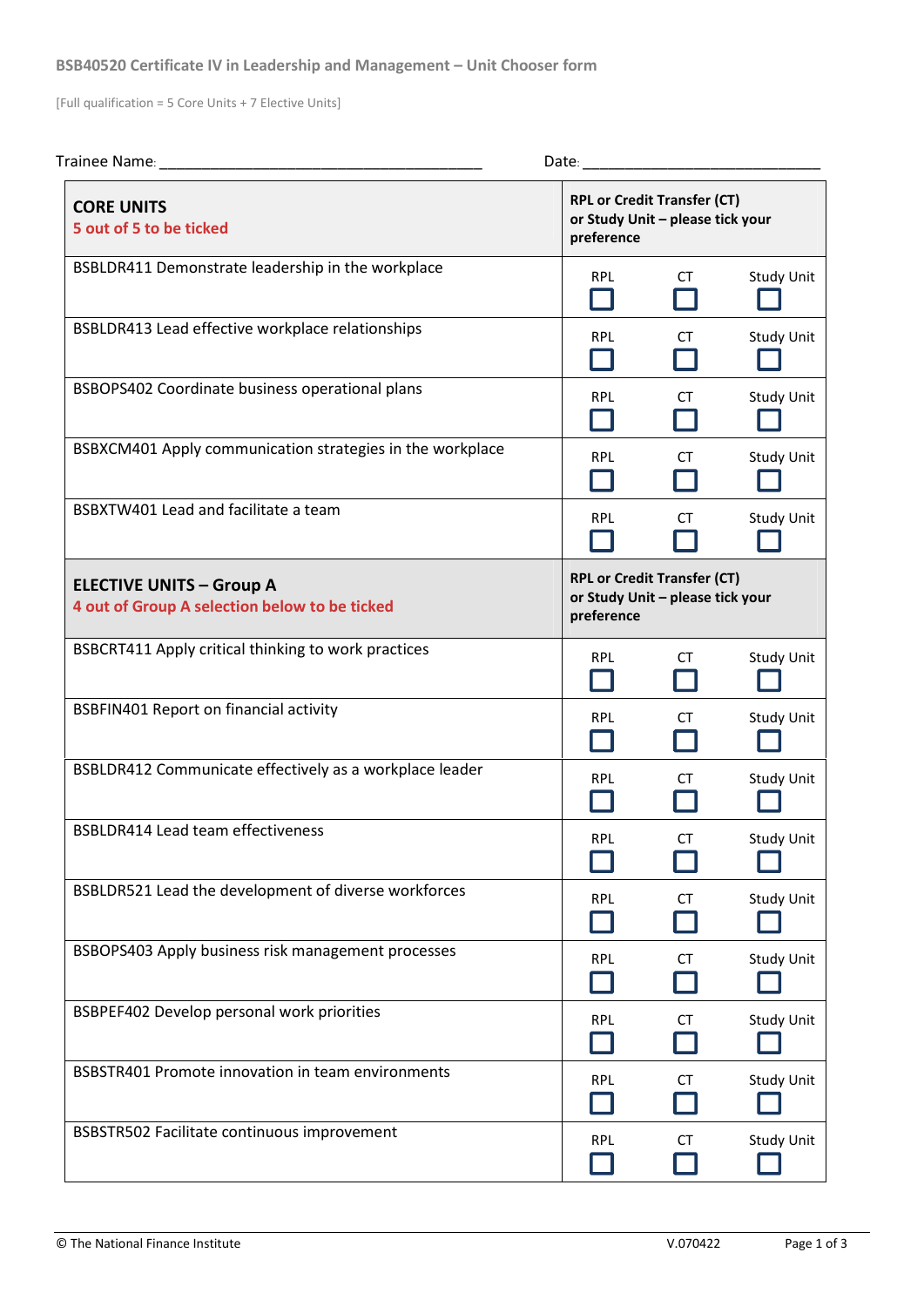[Full qualification = 5 Core Units + 7 Elective Units]

| BSBTWK401 Build and maintain business relationships                                                               | <b>RPL</b>                                                                           | CT.       | <b>Study Unit</b> |
|-------------------------------------------------------------------------------------------------------------------|--------------------------------------------------------------------------------------|-----------|-------------------|
| BSBWHS411 Implement and monitor WHS policies, procedures and<br>programs                                          | <b>RPL</b>                                                                           | CT.       | <b>Study Unit</b> |
| <b>ELECTIVE UNITS - Group B</b><br>3 additional units to be ticked from either Group B below or Group<br>A above. | <b>RPL or Credit Transfer (CT)</b><br>or Study Unit - please tick your<br>preference |           |                   |
| BSBCRT412 Articulate, present and debate ideas                                                                    | <b>RPL</b>                                                                           | CT.       | <b>Study Unit</b> |
| <b>BSBOPS401 Coordinate business resources</b>                                                                    | <b>RPL</b>                                                                           | CT        | <b>Study Unit</b> |
| BSBOPS404 Implement customer service strategies                                                                   | <b>RPL</b>                                                                           | CT.       | <b>Study Unit</b> |
| BSBOPS405 Organise business meetings                                                                              | <b>RPL</b>                                                                           | CT        | Study Unit        |
| BSBPEF401 Manage personal health and wellbeing                                                                    | <b>RPL</b>                                                                           | CT.       | <b>Study Unit</b> |
| BSBPEF502 Develop and use emotional intelligence                                                                  | <b>RPL</b>                                                                           | CT        | <b>Study Unit</b> |
| BSBPMG430 Undertake project work                                                                                  | <b>RPL</b>                                                                           | CT        | <b>Study Unit</b> |
| BSBSUS411 Implement and monitor environmentally sustainable<br>work practices                                     | <b>RPL</b>                                                                           | CT        | Study Unit        |
| BSBWRT411 Write complex documents                                                                                 | <b>RPL</b>                                                                           | <b>CT</b> | <b>Study Unit</b> |
| SIRXCEG004 Create a customer-centric culture                                                                      | <b>RPL</b>                                                                           | CT.       | Study Unit        |
|                                                                                                                   |                                                                                      |           |                   |